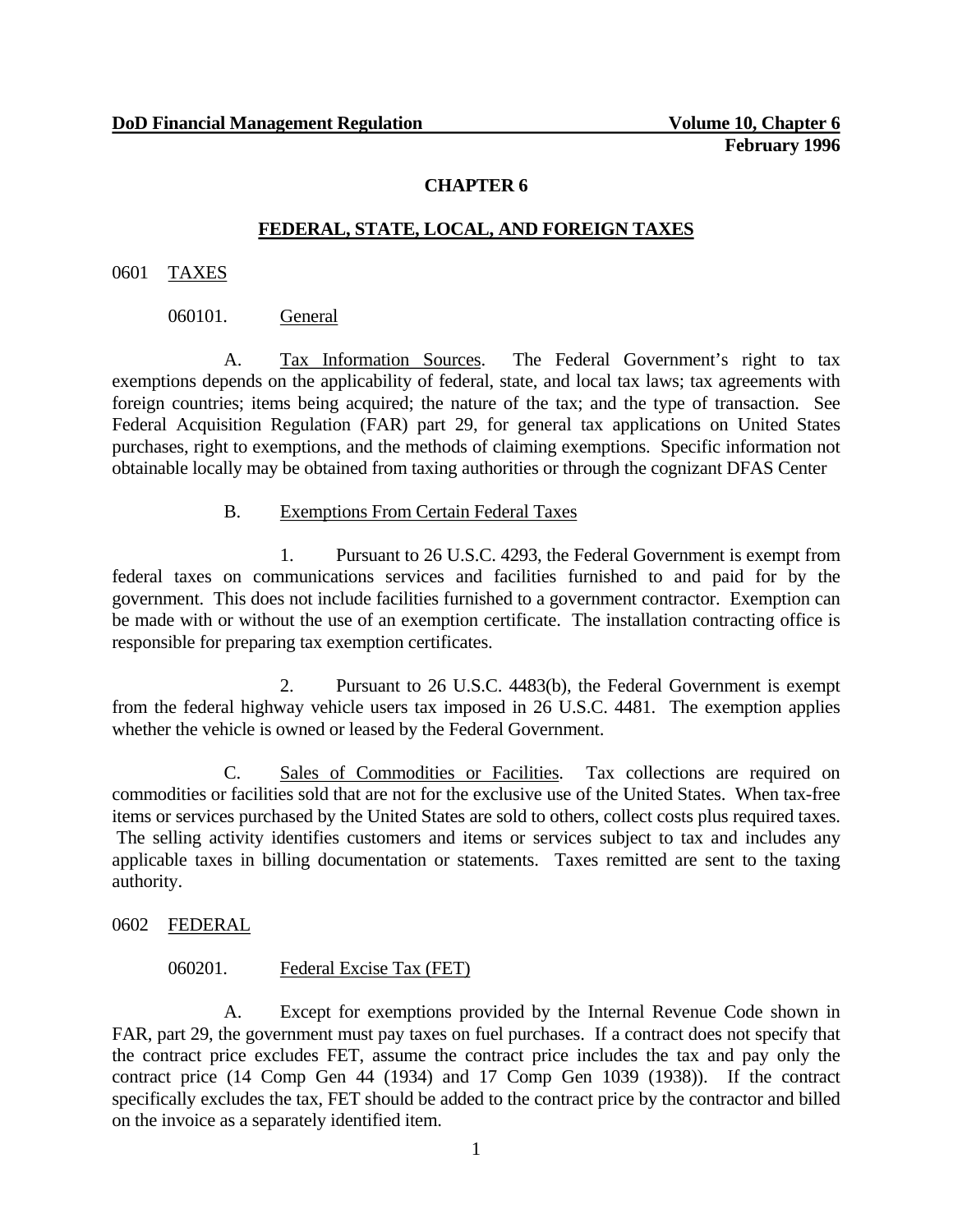B. Either tax exemptions or tax refunds are available for DoD purchases of jet fuel, aviation gasoline, marine diesel fuel, and off-highway use of gasoline and road diesel fuels. Whether an exemption is available or a refund application is required depends on where in the distribution chain the purchase was made and the IRS status of the seller of the fuel.

C. The Defense Fuel Supply Center, 8725 John J. Kingman Road, Fort Belvoir, VA 22060-6221, is responsible for any needed application for tax refunds in its bulk fuels or intoplane programs. The Military Services or activities are responsible for any needed application for tax refunds for any other fuel purchases. File for refunds on Department of Treasury (TD) Form 843, Claim for Refund and Request for Abatement.

D. Federal Excise Tax on Motor Gasoline. The Tax Reform Act of 1986 eliminated tax-free sales to exempt entities and organizations. The tax-exempt entities are defined as state (including National Guard) and local governments, the American Red Cross, and nonprofit educational organizations. Tax-exempt entities must pay the tax and file for a refund. DoD entities are not tax-exempt. Disbursing offices must pay the FET on gasoline fuel, but cannot file for a refund.

# E. Quarterly Federal Excise Tax Return

1. Reports are prepared and submitted quarterly unless notified differently by the District Director, Internal Revenue Service. A return is made on TD Form 720, Quarterly Federal Excise Tax Return, for the first calendar quarter when a tax liability is incurred and each later calendar quarter until a final return is filed. Final returns are filed when the requirement ceases and are marked "FINAL."

2. TD Form 720 contains a list of the commodities and services subject to the tax and the tax rate. This form also serves as the return for all excise taxes for which quarterly reporting is required.

3. Credit collections for FET are made to applicable deposit fund accounts. Deposit excise taxes collected per the most current instructions received from the Internal Revenue Service (IRS). These instructions require deposit of taxes semimonthly. Make such deposits, when required, with a commercial bank authorized to receive Federal tax deposits or with the servicing Federal Reserve Bank or Branch. To make a deposit, prepare SF 1049, Public Voucher for Refund and TD Form 8109, Federal Tax Deposit, received from the IRS. Report taxes deposited quarterly on TD Form 720. Contact your local District Director of Internal Revenue for deposit and tax forms.

4. Show the schedule of collection numbers, dates, and amounts for the collections made on the SF 1049.

5. Report the amounts of FET collected and deposited for the sale of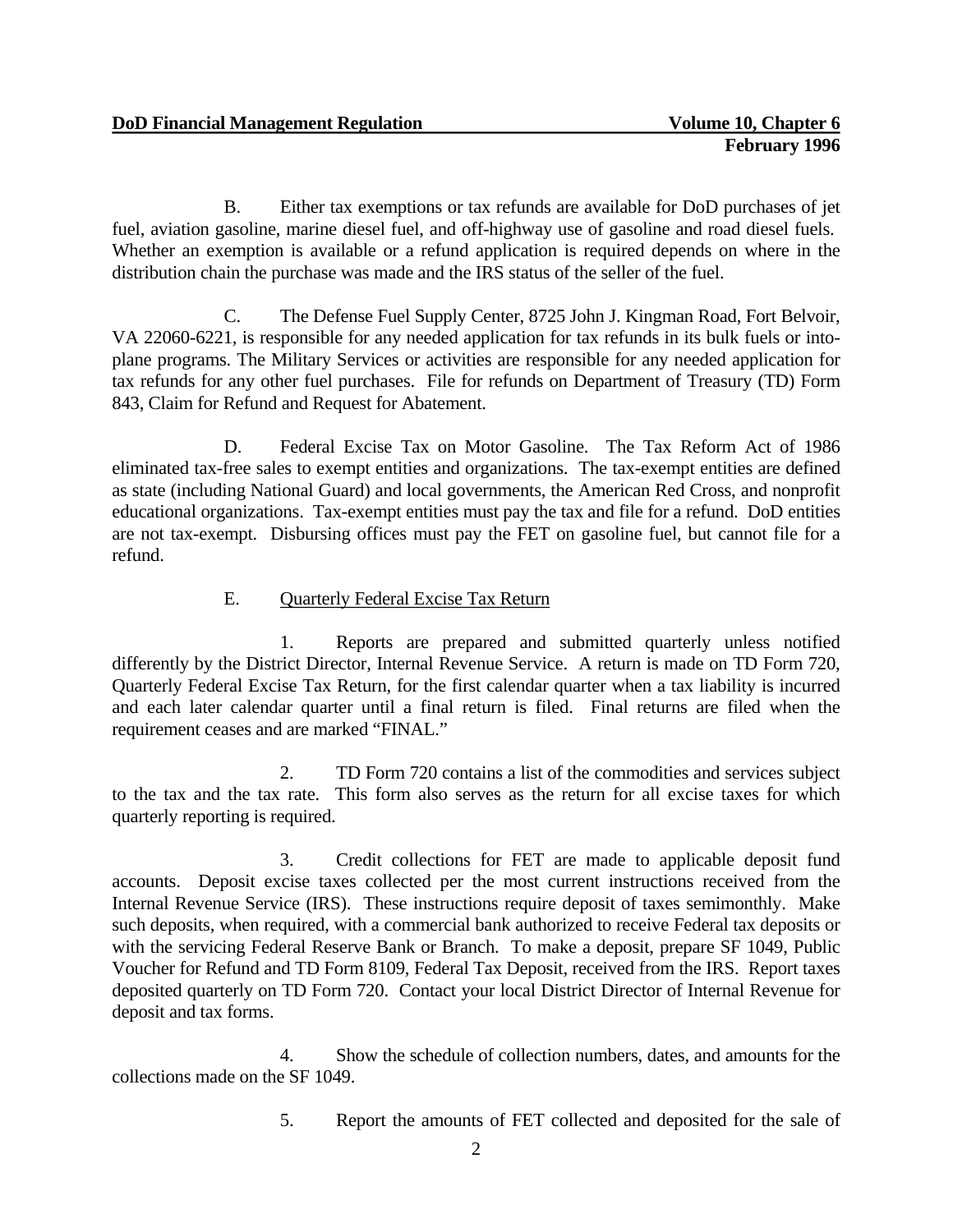commodities or services other than for the exclusive use of the U. S. Government.

#### 6. Preparation of TD 720

a. The disbursing office prepares TD Form 720. Instructions for preparing this form are in a separate pamphlet, Instructions for TD Form 720. Obtain forms and pamphlets from your local IRS office.

b. The TD Form 720 is due on or before April 30, July 31, October 31, and January 31. Penalties and interest may be assessed for failure to deposit excise taxes per IRS instructions (26 CFR 49.6302(C)-1). Such penalties may be waived by the IRS if the activity can establish reasonable cause for failure to comply.

c. Submit the original TD Form 720 and a copy of the related SF 1049 covering the amount of taxes collected to the appropriate IRS Center.

d. Attach copies of SF 1049 prepared when semimonthly deposits were submitted per paragraph 060201-E3.

0603 STATE AND LOCAL TAXES

060301. State and Local Taxes

A. When the tax is levied on the seller, the Federal Government must pay the tax as part of the purchase price, unless the taxing authority provides otherwise (37 Comp Gen 772 (1959); 32 Comp Gen 423 (1953); and 24 Comp Gen 150 (1945)). Where the government has, by contract, agreed to reimburse the contractor for taxes paid to a state or municipality, such payments are proper (Comp Gen B-134654, Feb 11, 1958 and FAR part 31). Where there is a valid and binding contract covering the furnishing of supplies or services at fixed unit prices, and the contract contains no provision for the adjustment of such prices in the event of the imposition on the contractor of state taxes applicable thereto, there is no authority for the payment of any taxes over and above the unit price stipulated in the contract (Comp Gen B-128346, Aug 8, 1956). Unless specifically stated otherwise in the contract, it is presumed that state and local taxes are included in the contract price (21 Comp Gen 719 (1942)). State statutes indicate whether the tax is levied on the seller or the purchaser. Some states accept SF 1094, U.S. Tax Exemption Certificate; others require payment of the tax at time of purchase and provide a means for seeking refunds of the tax. The contracting officer will contact the local state taxing authority to verify if they accept tax exemption certificates. A blanket-type tax exemption certificate may be used to obtain the U.S. Government's exemption from state or local taxes in the case of continuing or numerous purchases from contractors. Generally, DoD Components shall assert the government's immunity or exemption from taxes whenever it is available.

B. Credit Cards for Service Station Purchases. If a service station will not accept the government's tax exemption at time of purchase, the tax will appear on the invoice. The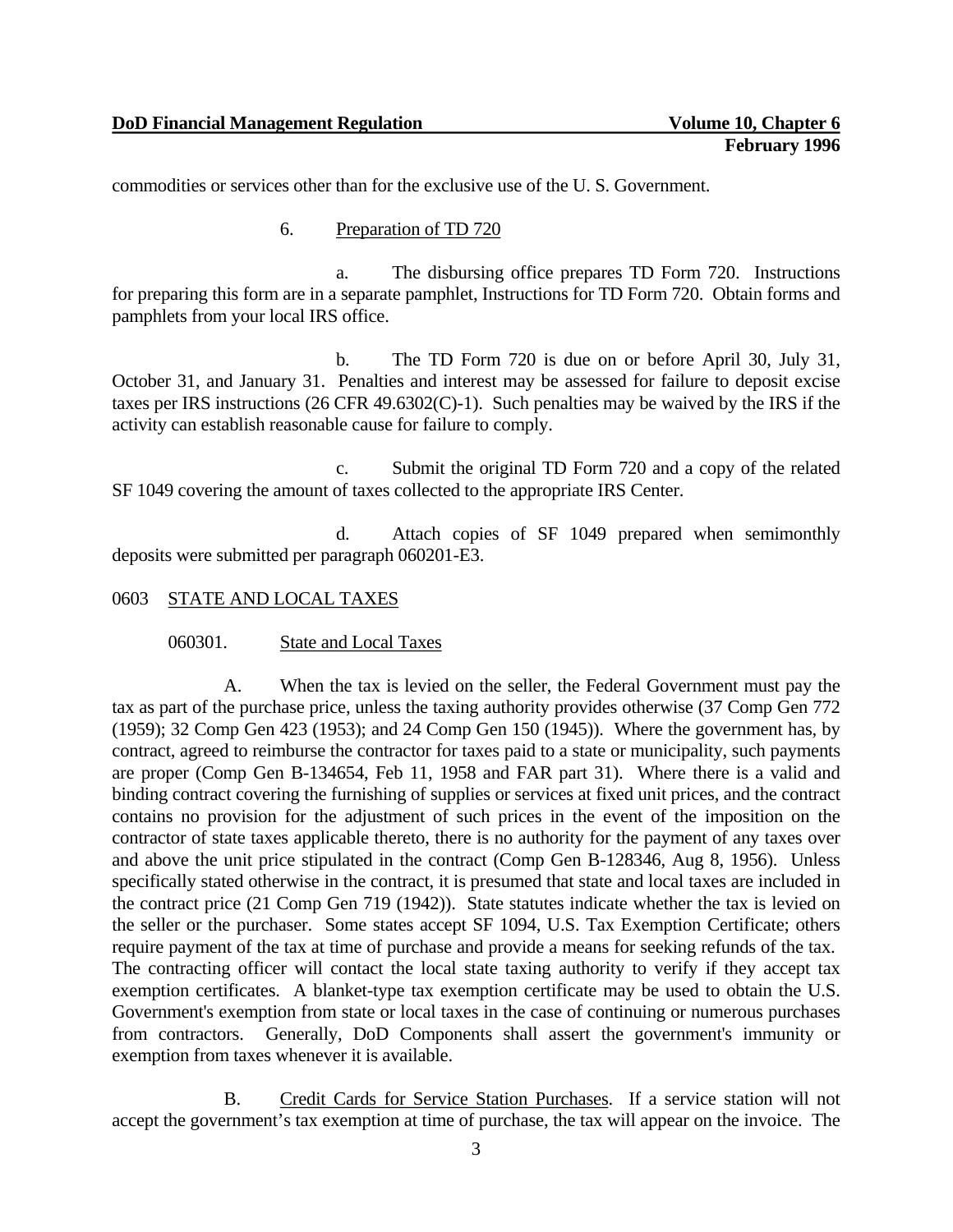disbursing office may pay the state or the local tax due on a credit card invoice when the state or local tax is a small amount of \$10 or less if it is more cost-effective than preparing a tax exemption certificate. (See GAO Policy and Procedures Manual for Guidance of Federal Agencies, Title 7, Appendix 4, Section E (1990)). When a tax exceeds \$10 for either a state or local taxing authority, the office issuing the credit cards must prepare a tax exemption certificate, SF 1094 - Exemption Certificate.

C. Bulk Purchases of Fuel. The rules for credit card purchases also apply for state and local taxes on bulk purchases of diesel fuels and gasoline (See paragraph 060301-B).

D. Disposition of State or Local Taxes. Deposit the amounts collected on individual sales during a month to the applicable suspense account. Make payments to the state or political subdivision the same as federal taxes, using SF 1049. Remit on or before the fifteenth day after the month collection was made. When the remittance represents taxes on sale of gasoline or other motor fuels, transmit per example:

> Department of the Air Force Headquarters 999 Bomb Wing Boon AFB SC 12345-0001

SUBJECT: Motor Vehicle Fuel Tax

TO: South Carolina State Tax Commission, Capitol Building Charleston, SC 12346-0001

This remittance of \$150 provides for taxes levied by the State of South Carolina under authority of 4 U.S.C. 104, collected upon sales of gasoline and other motor vehicle fuels made by or through the (exchange--commissary), located on Boon Air Force Base, not sold for the exclusive use of the United States during the preceding month, ending at midnight, March 31, 1990, the amount of which is 500 gallons.

> JAMES OVERSTAKE, Colonel, USAF **Commander**

0604 CUSTOMS

## 060401. United States Customs Duties on Foreign Purchases

A. Duty Free Purchases. Emergency purchases of war materials abroad can be made by the Military Services (19 U. S. C. 1202, Schedule 8, Part 3). This material will be admitted free of duty. Supplies (as opposed to equipment) for government-operated vessels or aircraft may be withdrawn from any customs-bonded warehouse, from continuous customs custody elsewhere than in a bonded warehouse, or from a foreign-trade zone free of duty and internal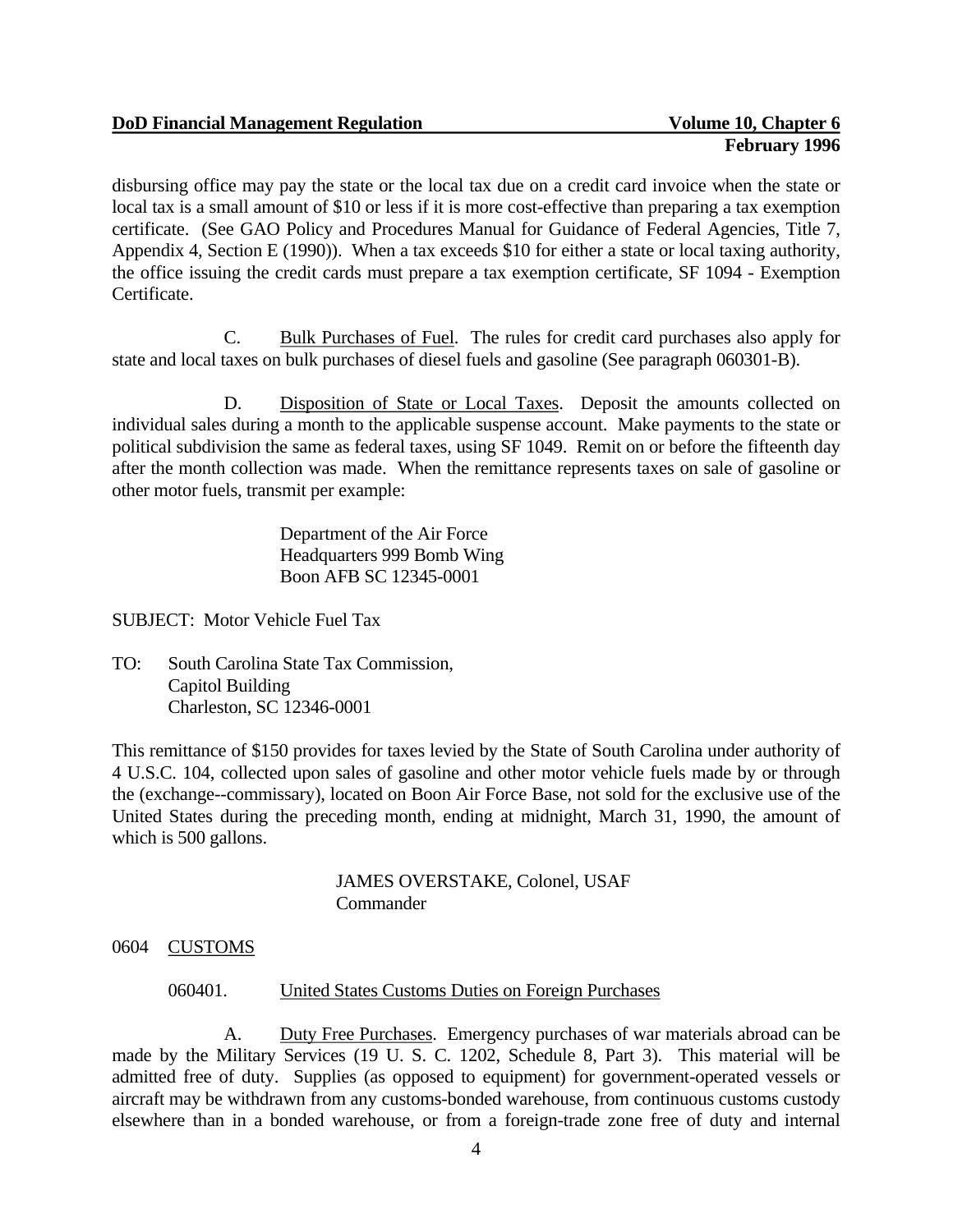revenue tax as provided in 19 U.S.C. 1309(a). See DFARS 225.604.

B. Payment of Custom Duties. On importations that are not duty free, charge the customs duties to the same appropriation as the purchase. This will be done even though the importation and the purchase may be in different fiscal years (26 Comp Gen 610 (1947)). Prepare vouchers to show the check will be paid to and addressed to the Collector or Deputy Collector at the port of entry.

060402. Customs Exemptions for American Imports and Purchases in Canada for Joint Defense Program

A. General. U. S. Government imports and purchases from other countries are exempt from Canadian import duties and taxes when used for Joint Defense projects in Canada.

B. Refund or Remission of Taxes. Goods purchased in Canada by or for the U. S. by the Canadian Commercial Corporation are governed by concessions when U. S. funds expended are intended for joint Canadian--United States projects in Canada or when the goods will become and remain U. S. property. The concessions permit refund or remission of:

1. Sales tax paid on goods other than those for resale to members of the United States Armed Forces or civilian personnel for private use.

2. Excise taxes, including the stamp tax on checks. Items for resale to members of the United States Armed Forces or civilian personnel for private use are not exempt from stamp taxes or purchase taxes.

3. Excise taxes paid or ordinarily payable on:

a. Cable, telegraph, and long distance telephone messages when charges are not made to individuals but are made direct to the U.S. Government.

b. Transportation requests, warrants or tickets, and seats, berths, or other sleeping accommodations when charges are not made to individuals but are made direct to the U.S. Government.

4. Customs duty paid on import goods when used, directly consumed, processed, or attached to items or goods manufactured in Canada and sold to the U. S. Government for use with joint Canadian--United States projects.

C. Notation on Payment Vouchers. Vouchers for Canadian purchases or services will show: "United States Government Funds--exempt from Canadian excise tax, refer to Order-in-Council PC 3108." Paying and Collecting will type the notation on checks. This statement will assist the Canadian Department of National Revenue in giving the exemption.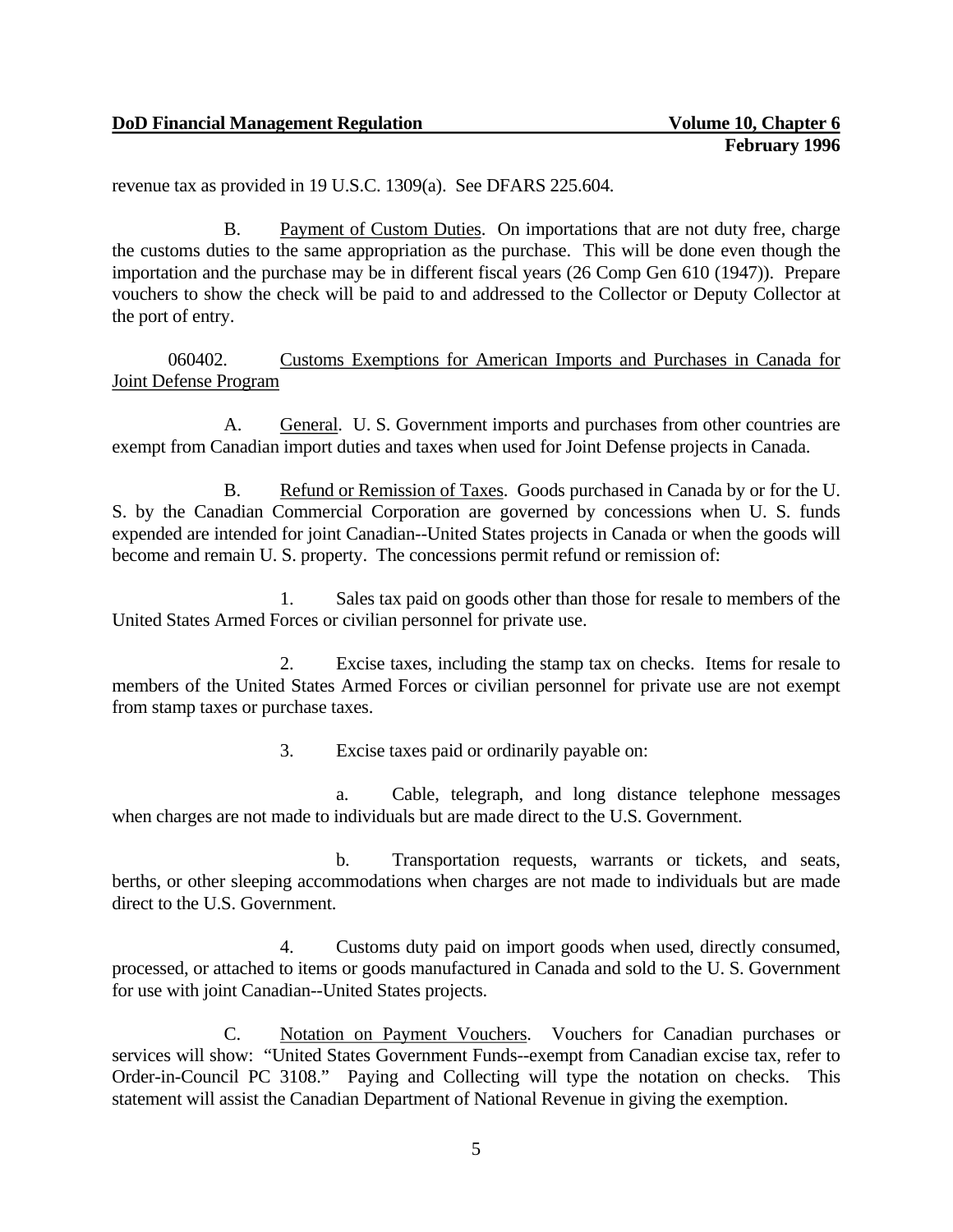## 0605 MISCELLANEOUS

## 060501. Payments in Lieu of Taxes

A. Charges by state or local governments for services levied on Federal Government entities or their contractors, which are not imposed on residents or nonfederal, taxexempt entities, where the cost of the service is borne by the general tax revenues, are in the nature of a tax to which the United States is immune. The placement of the Federal Government in a separate category from other tax-exempt entities for imposing a charge for services is unreasonable and discriminatory classification on the part of a state or local government and the payment of the charge is unauthorized (50 Comp Gen 343 (1970)).

B. A reasonable charge by a political subdivision based on the "quantum" of direct service furnished, and which is applied equally to all property tax-exempt entities, need not be considered a tax against the United States, even though the services are furnished to the tax payers without a direct charge, provided the political subdivision is not required by law to furnish the service involved without a direct charge to all located within its boundaries (50 Comp Gen 343 (1970)).

C. Payments are permitted in lieu of taxes to municipalities that have lost tax revenue by transfer of plants to governmental agencies, only when authorized by the Congress. Payments in lieu of taxes are not authorized if the property transferred was never on municipality tax rolls and municipal services had never been furnished (36 Comp Gen 592 (1957)).

060502. Foreign Taxes U. S. Government purchases in a foreign country generally are not exempt from taxes and custom duties when imposed by the foreign country. The Status of Forces or government tax agreements may provide exceptions. See the FAR, part 29.402.

060503. Taxes on Arms and Ammunition. Appropriated funds will not be used for tax payments on the sale or transfer of firearms, pistols, revolvers, shells, or cartridges. For additional information of these taxes see 10 U.S.C. 2385 and the FAR, part 29.2.

060504. Environmental Assessments. If an environmental assessment is levied by a local government and it represents a fee, payment is authorized. If, however, the assessment appears to be a tax and its legality is questionable (31 U.S.C. 3529), payment is not authorized. Payment under protest should not be made. Legal advice should be obtained from your office of counsel regarding payment of assessments by state and local governments.

## 060505. TD Form 1099-MISC, Statement for Recipients of Miscellaneous Income

A. General. At the end of each calendar year, disbursing offices are required to report to the IRS certain payments. These are payments made to noncorporate contractors for services and to corporations providing medical and health care services, totaling \$600 or more per contractor or royalties of \$10 or more in any calendar year (26 U.S.C. 6041 and FAR 52.204.3).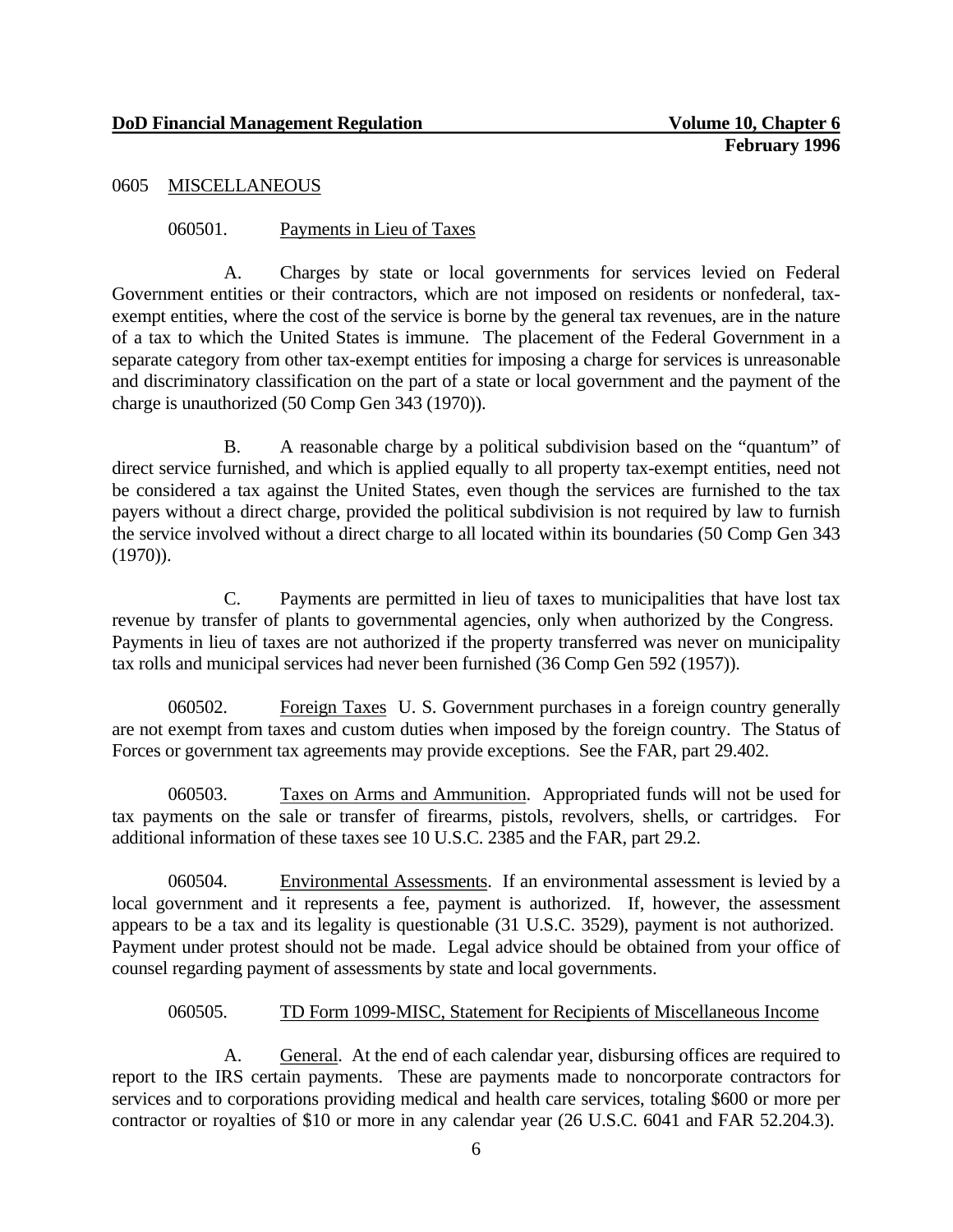Disbursing offices must provide these recipients with a TD Form 1099-MISC. This form must be provided to payees by January 31 following the year of payment.

B. Payments Subject to Information Reporting

1. Payments to noncorporate contractors for salaries, wages, commissions, fees, rent (unless paid to a real estate agent), royalties, awards, prizes, interest penalties and additional interest penalties under the Prompt Payment Act, and other forms of compensation

2. Payments to a corporation engaged in providing medical or health care services unless the payment is made to a hospital or extended care facility that is exempt from taxation under 26 U.S.C. 501(a).

- C. Payments Not Subject to Information Return Reporting
	- 1. Payments of bills for merchandise.
	- 2. Payments subject to TD W-2, Wage and Tax Statement withholding

procedures.

3. Payments of rent made to a real estate agent.

4. Payments to persons in the military or civil services of the United States as an allowance or reimbursement for traveling or associated expenses.

5. Payments made to employees for service performed in Puerto Rico.

6. Payments made as an award to an informer or similar payments.

7. Payments made to a nonmedical or nonhealth care corporation when "INC." or "Incorporated" is an obvious part of the business title (26 CFR, section 1.6041-3(c)).

8. Payments made to a government agency, political subdivision, or instrumentality thereof.

## D. Backup Withholding

1. Requirements for Taxpayer Identification Number (TIN*)*. The IRS requires (26 U.S.C. Section 6109 and IRS notice 398) a recipient of income to give the payer of that income the TIN for use in filing information returns. The TIN is the individual's social security number or employer identification number. A Privacy Act statement must be provided to an individual when requesting the reporting of a Social Security number. If the TIN is not readily available from contractual or other documents, the contracting officer will contact the payee to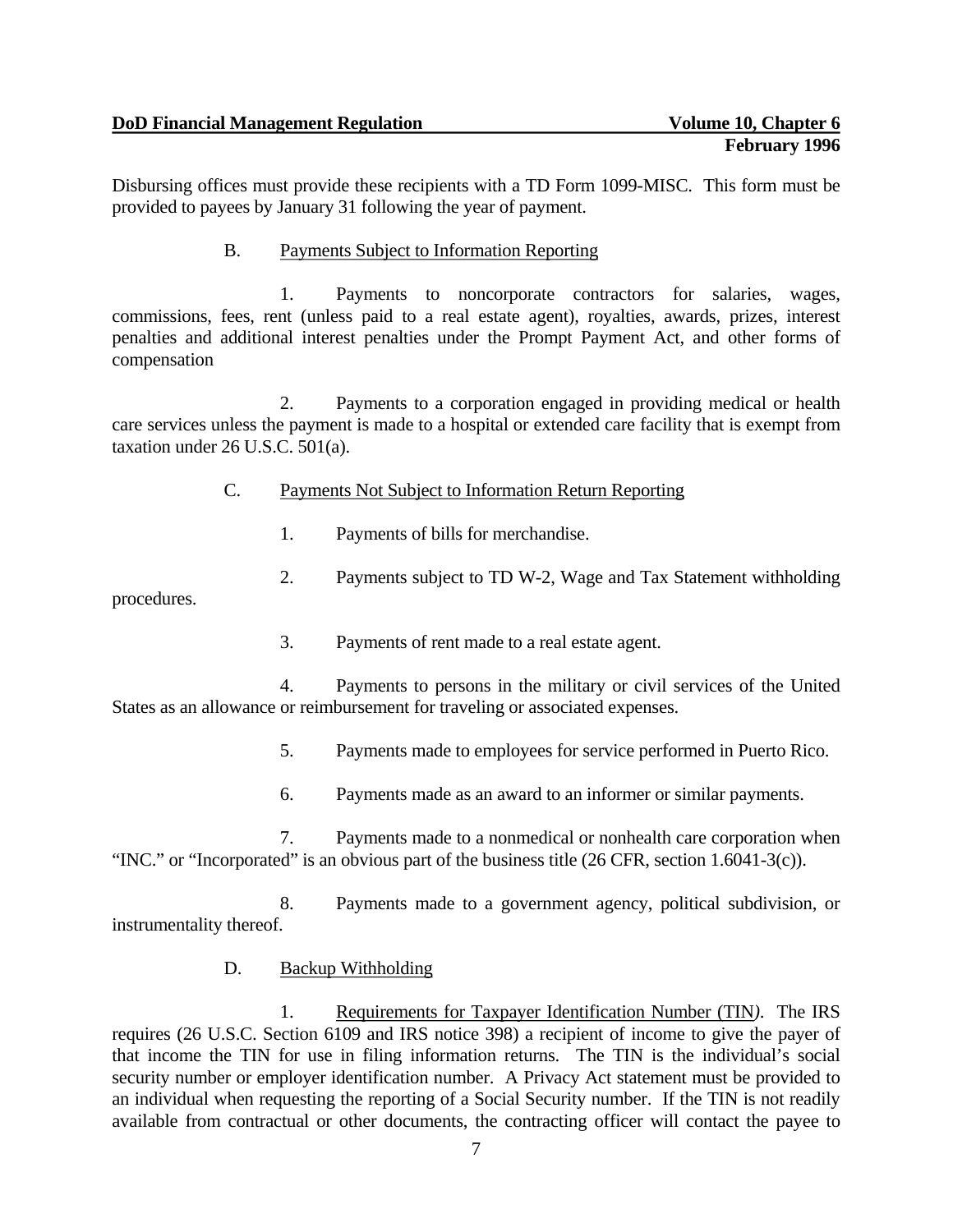**DoD Financial Management Regulation and Company is a set of Volume 10, Chapter 6** 

obtain the TIN (FAR 4.203). Individuals or entities that refuse to provide a TIN should be advised of the requirement for backup withholding at a 31 percent rate and potential fine of \$50 for failure to furnish the TIN (see instructions for TD Form 1096, Annual Summary and Transmittal of U.S. Information Returns, and IRS Notice 398)

2. DoD activities must perform backup withholding when one condition from each paragraph 060505-D.2.a and b is present.

a. Taxpayer Identification Number

(1) The payee fails to provide a TIN to the DoD activity. The TIN may be a social security number or an employer identification number.

provided an incorrect TIN.

nine numerals.

b. Other

during the calendar year.

payee for the preceding calendar year.

(3) Backup withholding was required from the payee for

the preceding year.

3. Assessment of Tax. After reasonable efforts to obtain the TIN have been unsuccessful, withholding of Federal Income Tax at the rate of 31 percent should be accomplished and the balance of the payment forwarded to the payee. Tax should be assessed on the entire payment that causes the \$600 limit to be exceeded and any subsequent payments to that person or corporation until a TIN is provided.

4. The tax withheld should be deposited to the appropriate deposit account. Recording of backup withholding should be accomplished on schedule A (TD Form 941, Employer's Quarterly Federal Tax Return) and reported on TD Form 941.

# 0606 REPORTING

060601. TD Form 1096, Annual Summary and Transmittal of United States Information Returns

8

- - (1) Reportable payments to the payee total \$600 or more

(2) The IRS informs the disbursing office that the payee

(3) The payee provides a TIN consisting of other than

- (2) An information return was required concerning the
-